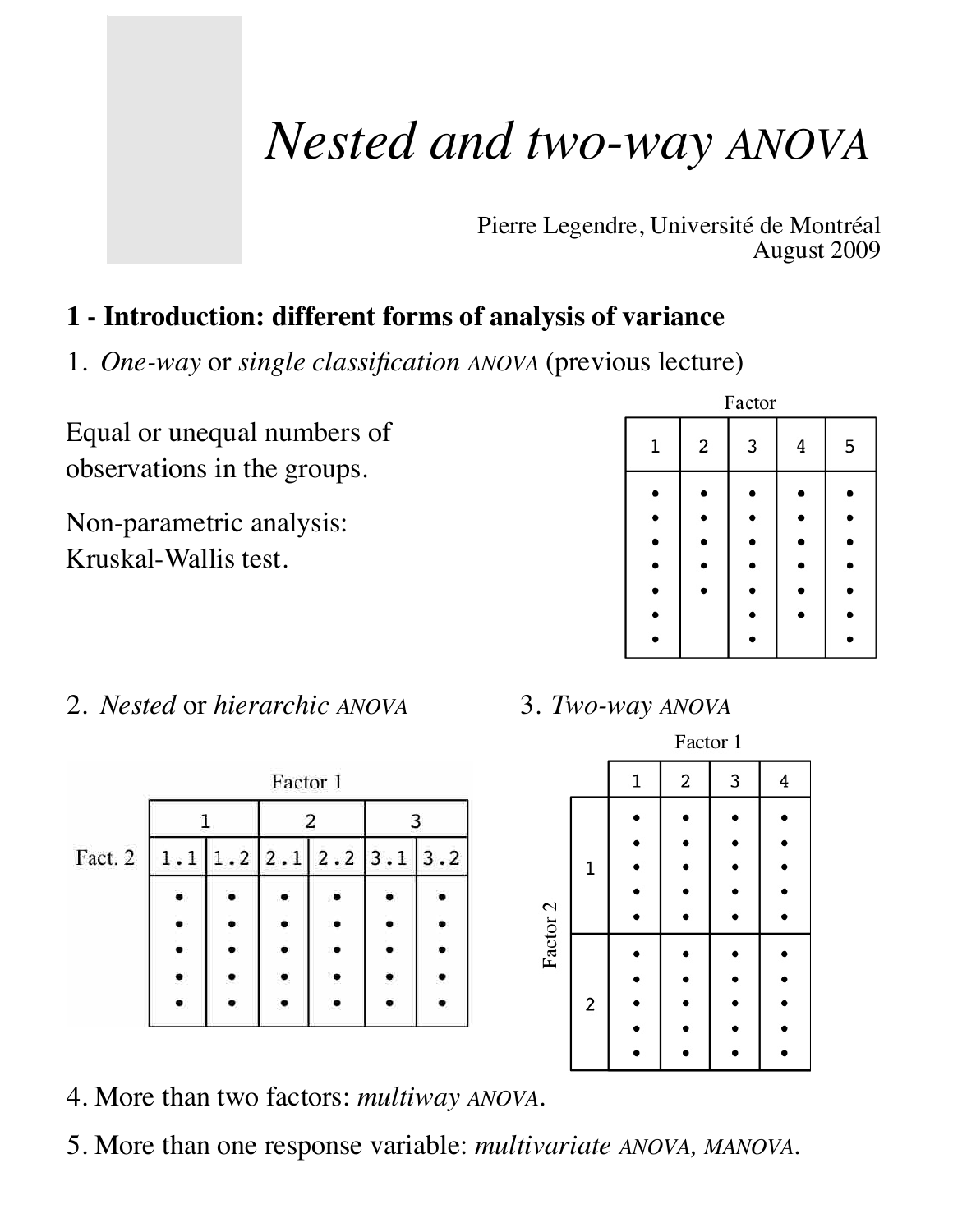#### **2 - Nested ANOVA**

Motivation example  $1 -$  Researchers are studying the effect of 7 growth media on the wing length of the house fly *Musca domestica*. One may be tempted to use a single batch of each culture medium, and raise fly larvae from the eggs in a jar; the individual flies would be the replicates in such a study. But what if variation (mistakes in ingredient dosage, contamination, etc.) occurs in the preparation of the growth media? This could bias the results of the study. In order to account for that type of variation, the researchers separately prepare 5 different batches of each culture medium. The 'batches' factor is not *crossed* with the 'culture media' factor since each batch is prepared according to the recipe of the type of culture medium to which it corresponds. The 'batches' factor is said to be *nested* within the 'culture media' factor. The analysis will involve a main fixed factor 'culture media' (the researchers are interested in the effect of that factor on wing length), a random factor 'batches' for the different types of media, and replicate flies within the batches. One could add another nested level to the experiment by dividing each batch of culture medium into several jars in which fly larvae are grown.

Motivation example  $2 - A$  botanist is studying the sources of morphological variation in an alpine plant, the spring gentian *Gentiana verna*. He plans to collect the plant in several mountain chains. In each one, several localities will be visited. And in each locality, several sites will be visited, in which several plants will be collected and measured. With that survey design, he will be able to study the variation (1) among mountain chains, (2) among localities within the mountain chains, and (3) among the sites within each locality. This is thus a sampling design with three nested levels, all of which are random.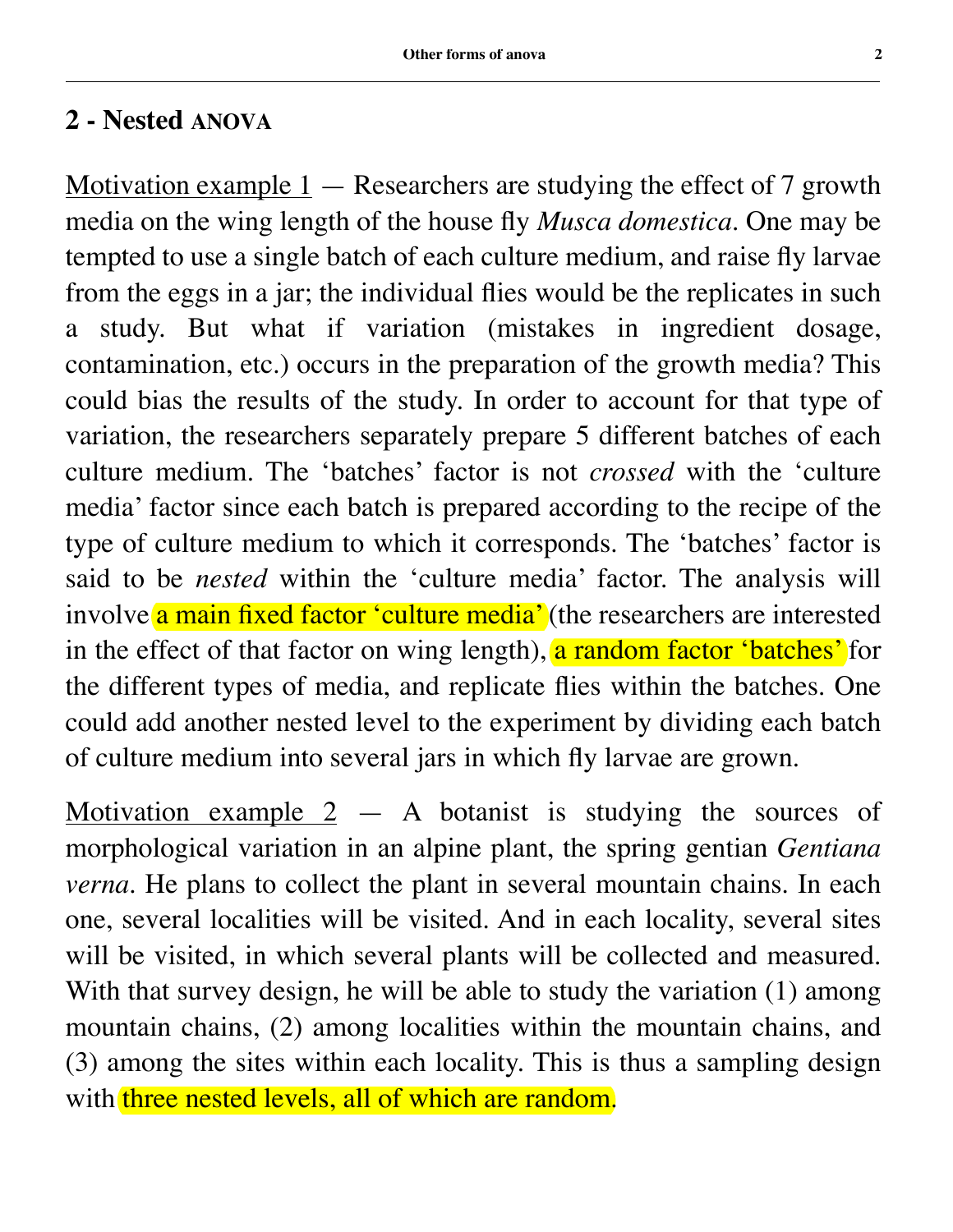Nested analysis of variance is used when the classes of an inner factor are unrelated among the classes of the outer factor. For instance, terrestrial or subaquatic transects are unrelated to each other among sites, even though they may be called transects 1, 2, 3 ... within each site. Nested factors are always random factors. The main factor may be either fixed or random. This form of anova is discussed in all textbooks of statistics.

Consider the following experiment with a main factor A "Treatment" (fixed) with  $a = 2$  levels, a nested factor B "Area" (random) with  $b = 3$ levels within each level of A, and  $n = 4$  replicates per area in each treatment:



 $n = 4$  replicates in each area

The nested ANOVA statistical model to explain the variation in a response variable **y** is the following for this example:

$$
y_{ijk} = \mu + \alpha_i + \beta_{j(i)} + \varepsilon_{ijk}
$$

where  $i = \{1,...,a\}$  treatments,  $j = \{1,...,b\}$  areas within each treatment, and  $k = \{1,...,n\}$  replicate observations within each area *i*,*j*.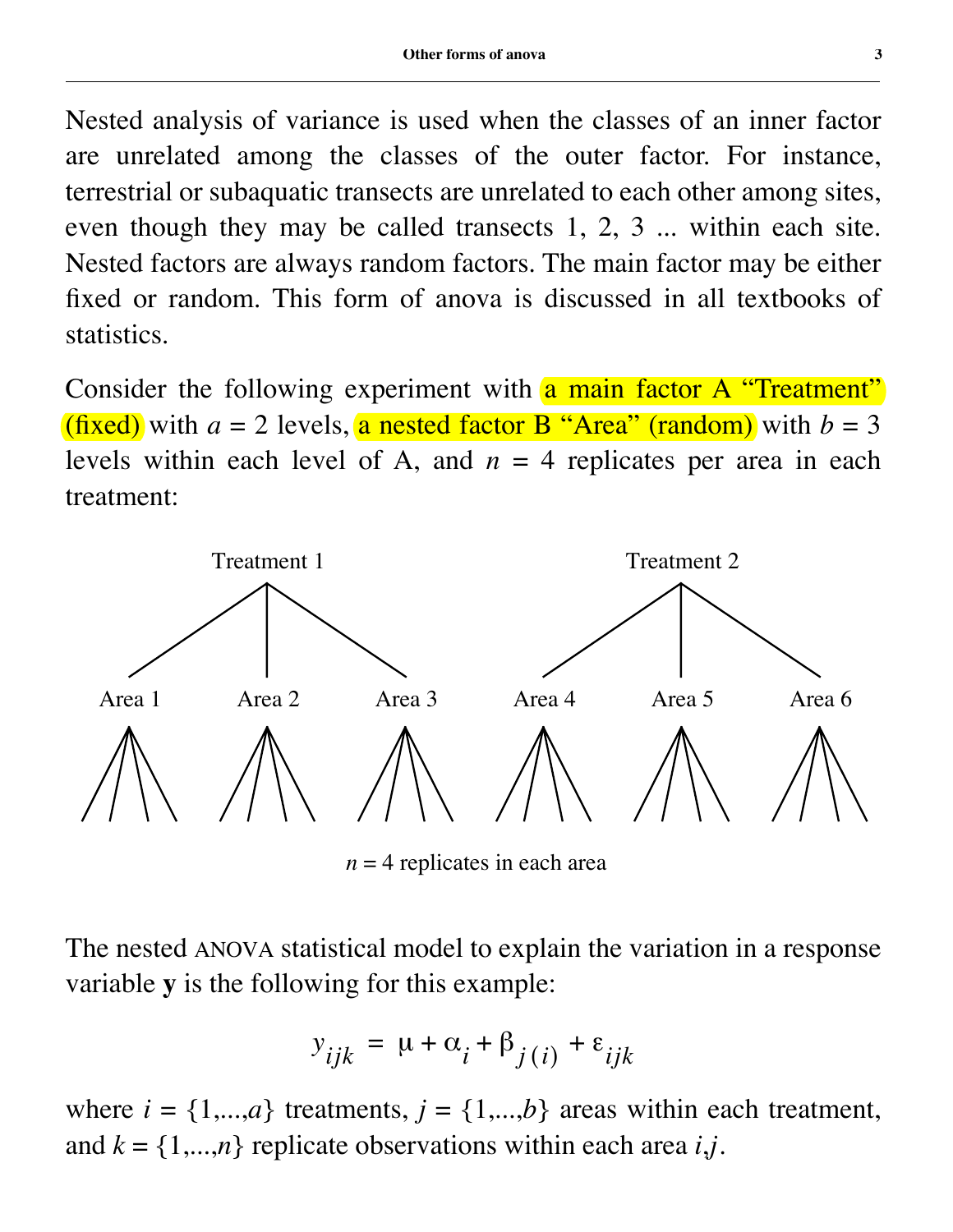Contrary to crossed 2-way or multiway fixed-factor ANOVA, in nested ANOVA the *F*-statistics do not all use the residual mean square as their denominator. The rules for construction of the *F*-statistics in a balanced 3-way nested anova are described in the following table, where *a* is the number of levels (groups) in factor A, *b* the number of levels in factor B, *c* the number of levels in factor C, and *n* the number of replicates in each level of factor C.

| <b>Sources of variation</b> | Degrees of<br>freedom $(df)$ | <b>Sums of</b><br><b>Squares</b> | <b>Mean squares</b>                        | <i>F</i> -statistics |
|-----------------------------|------------------------------|----------------------------------|--------------------------------------------|----------------------|
| Main factor $(A)$           | $a-1$                        | $SS_A$                           | $MS_A =$                                   | $MS_A / MS_B$        |
|                             |                              |                                  | $SS_A/(a-1)$                               |                      |
| 1st nested factor $(B)$     | $a(b-1)$                     | $SS_{\rm B}$                     | $MS_{\rm R} =$                             | $MS_B / MS_C$        |
|                             |                              |                                  | $SS_B/a(b-1)$                              |                      |
| 2nd nested factor $(C)$     | $ab(c-1)$                    | $SS_C$                           | $MS_C =$                                   | $MS_C/MS_{Res}$      |
|                             |                              |                                  | $SS_C/ab(c-1)$                             |                      |
| Within subgroups            | $abc(n-1)$                   | $SS_{Res}$                       | $MS_{Res} =$                               |                      |
|                             |                              |                                  | $SS_{Res}/abc(n-1)$                        |                      |
| Total variation             | $abcn-1$                     | SS <sub>Total</sub>              | $s_y^2 =$ SS <sub>Total</sub> $(abcn - 1)$ |                      |

Because they use fewer degrees of freedom in the tests of the factors, crossed anova designs have more power to detect small effects than nested designs. So, if they have a choice, users should plan their experiments in such a way that they can be analyzed by crossed instead of nested anova. Many experiments require, however, the use of nested factors.

Example 3 — Nested anova with one main factor and one nested factor. The following example is presented by Sokal and Rohlf (1995, Box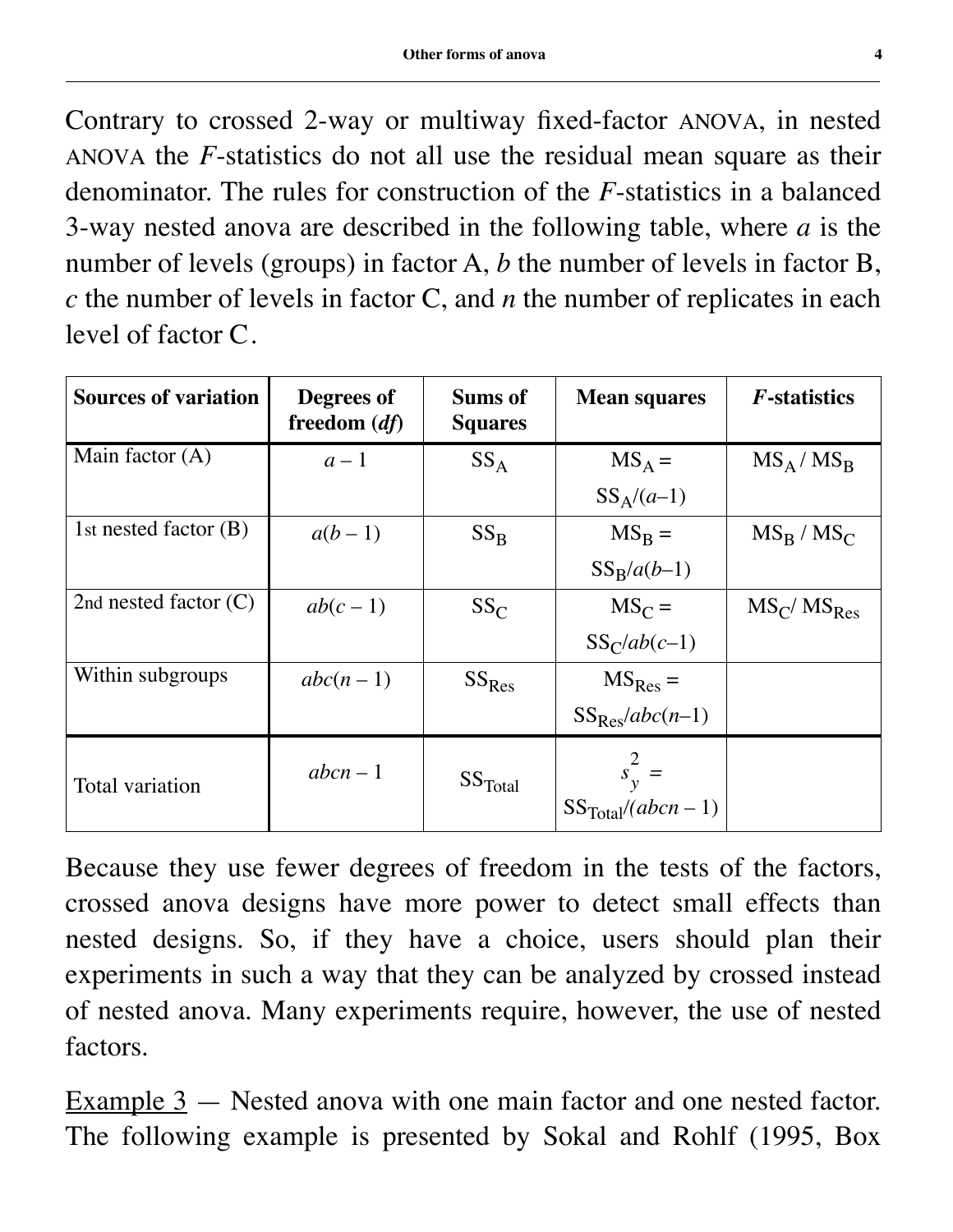10.1)\* to illustrate the calculations involved in nested ANOVA. Two independent measurements (replication level) of the length of the left wing have been made on 4 female mosquitoes *Aedes intrudens* (nested factor) reared in each of 3 cages (main factor). The total number of observations is thus  $3 \times 4 \times 2 = 24$ . The data are the following:

| <b>Wing length</b> | Cage                    | Female #                |
|--------------------|-------------------------|-------------------------|
| 58.5               | $\mathbf{1}$            | 1                       |
| 59.5               | $\mathbf{1}$            | $\mathbf{1}$            |
| 77.8               | 1                       | $\mathbf 2$             |
| 80.9               | 1                       | $\bf 2$                 |
| 84.0               | $\mathbf{1}$            | 3                       |
| 83.6               | 1                       | ${\bf 3}$               |
| 70.1               | $\mathbf{1}$            | $\overline{\mathbf{4}}$ |
| 68.3               | 1                       | $\overline{\mathbf{4}}$ |
| 69.8               | $\bf 2$                 | 5                       |
| 69.8               | $\mathbf 2$             | 5                       |
| 56.0               | $\boldsymbol{2}$        | 6                       |
| 54.5               | $\bf 2$                 | 6                       |
| 50.7               | $\bf 2$                 | $\overline{\mathbf{7}}$ |
| 49.3               | $\mathbf 2$             | $\overline{\mathbf{7}}$ |
| 63.8               | $\mathbf 2$             | 8                       |
| 65.8               | $\overline{\mathbf{2}}$ | 8                       |
| 56.6               | ${\bf 3}$               | 9                       |
| 57.5               | ${\bf 3}$               | 9                       |
| 77.8               | ${\bf 3}$               | 10                      |

Sokal, R. R. and F. J. Rohlf. 1995. Biometry — The principles and practice of statistics in biological research. 3rd edition. W. H. Freeman, New York.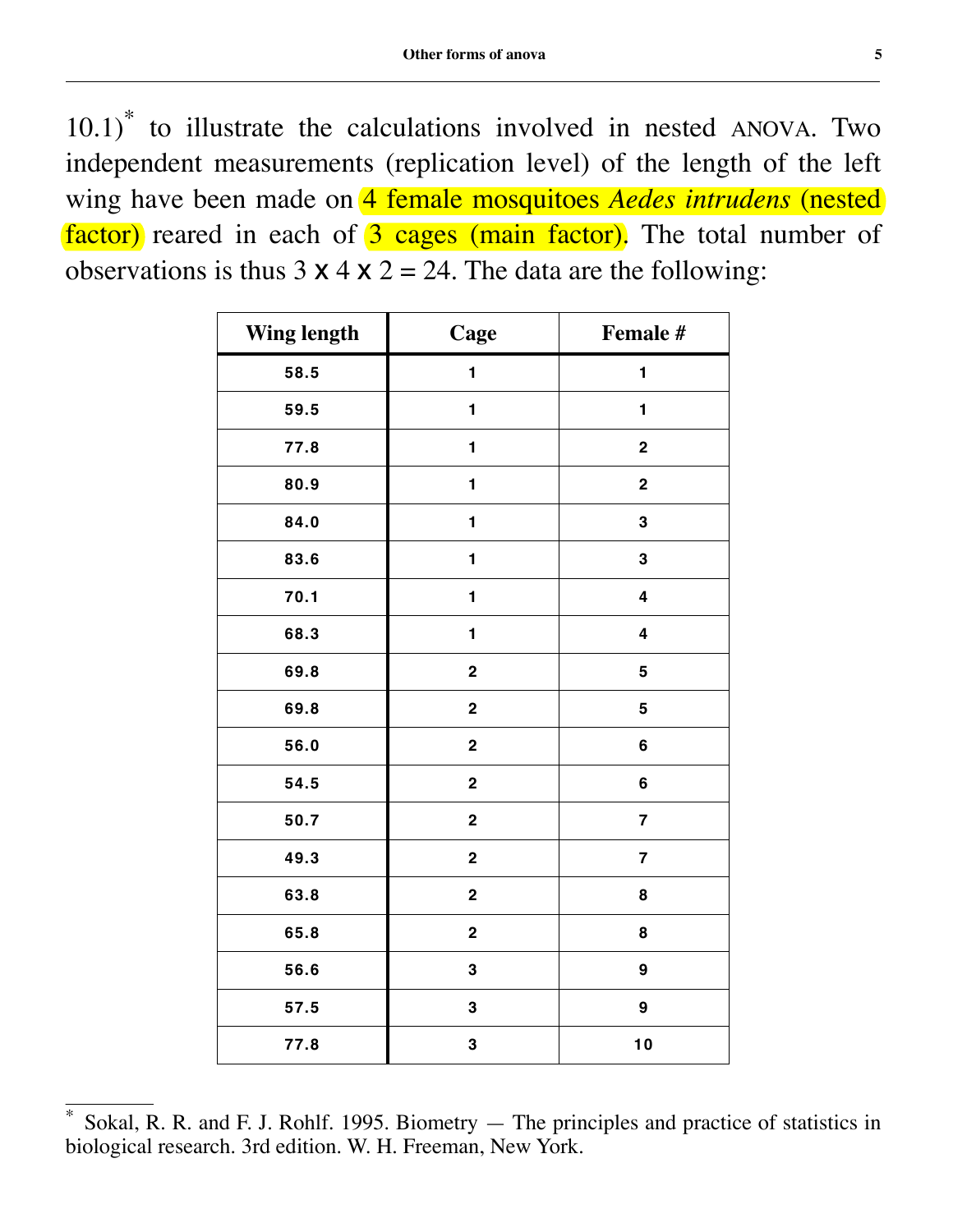| <b>Wing length</b> | Cage | Female # |
|--------------------|------|----------|
| 79.2               | 3    | 10       |
| 69.9               | 3    | 11       |
| 69.2               | 3    | 11       |
| 62.1               | 3    | 12       |
| 64.5               | 3    | 12       |

The analysis of variance table is:

|                               | df          | Sums of<br>squares | <b>Mean squares</b> | $F$ value | <b>P-values</b> |
|-------------------------------|-------------|--------------------|---------------------|-----------|-----------------|
| Cages                         |             | 665.67583          | 332.83792           | 1.74091   | 0.2295          |
| Females:cages                 | $\mathbf Q$ | 1720.67750         | 191.18639           | 146.87815 | < 0.0001        |
| Residuals (within<br>females) | 12          | 15.62000           | 1.30167             |           |                 |
| Total                         | 23          | 2401.97333         | $= 104.4336$        |           |                 |

Conclusion: The variation among females is very highly significant, but the cage factor did not have a significant effect on the response variable.

R language: The function *nest.anova.perm.R* (Borcard and Legendre) computes nested ANOVA with parametric and permutation tests.

# **3 - Two-way factorial ANOVA** with replication: Model I

C*rossed* or *factorial* experimental designs are used when there are more than one factor of interest and the levels of each factor are the same in the levels of the other factor(s).

Motivation example  $1$  — Researchers are interested in studying the effect of different types of culture media (fixed factor  $A$ ) on the growth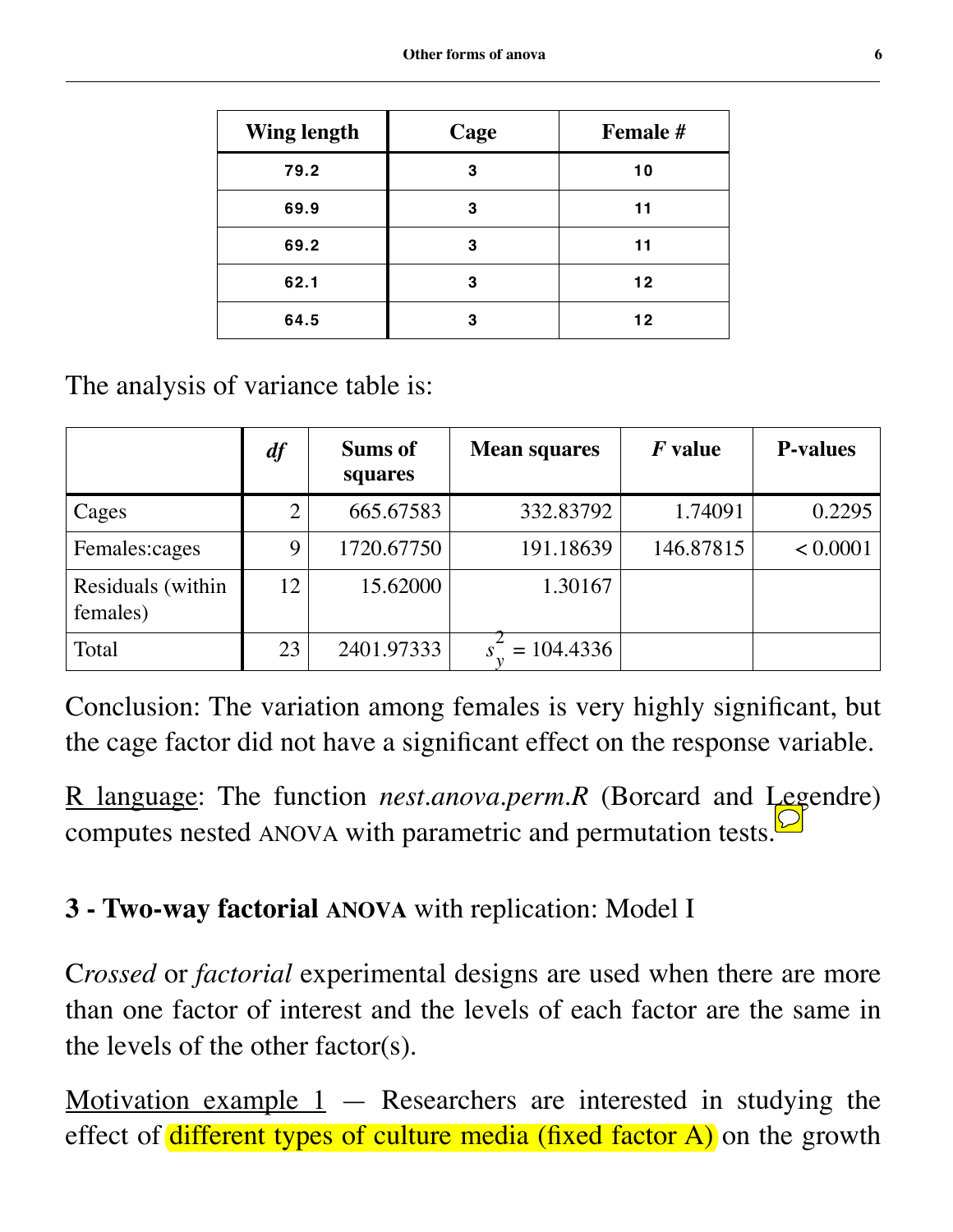of individuals (replicates) pertaining to three species of *Drosophila* (fixed factor B) and at two temperatures (fixed factor C: low, high).

This is a *crossed* or *factorial* design because, for each level of factor A, the experiment is conducted for all levels of factor B (the 3 species) and all levels of factor C (the 2 temperatures). Compare with the examples for nested ANOVA in section 2. Factorial designs offer the great advantage of allowing us to test the interaction (described below), in addition to the tests of significance of the main factors.

The data resulting from a two-way factorial design can be represented in a two-way table, as shown in section 1.

In this section, we will only consider two-way factorial designs with fixed factors (Model I ANOVA), with *replication* and *balanced designs* (i.e. equal number of replicates in each subgroup). Random factors (Model II ANOVA) and mixed models (Model III ANOVA) will be studied in later sections.

The statistical model to explain the variation in a response variable **y** is the following in two-way Model I ANOVA with replication:



Factor 1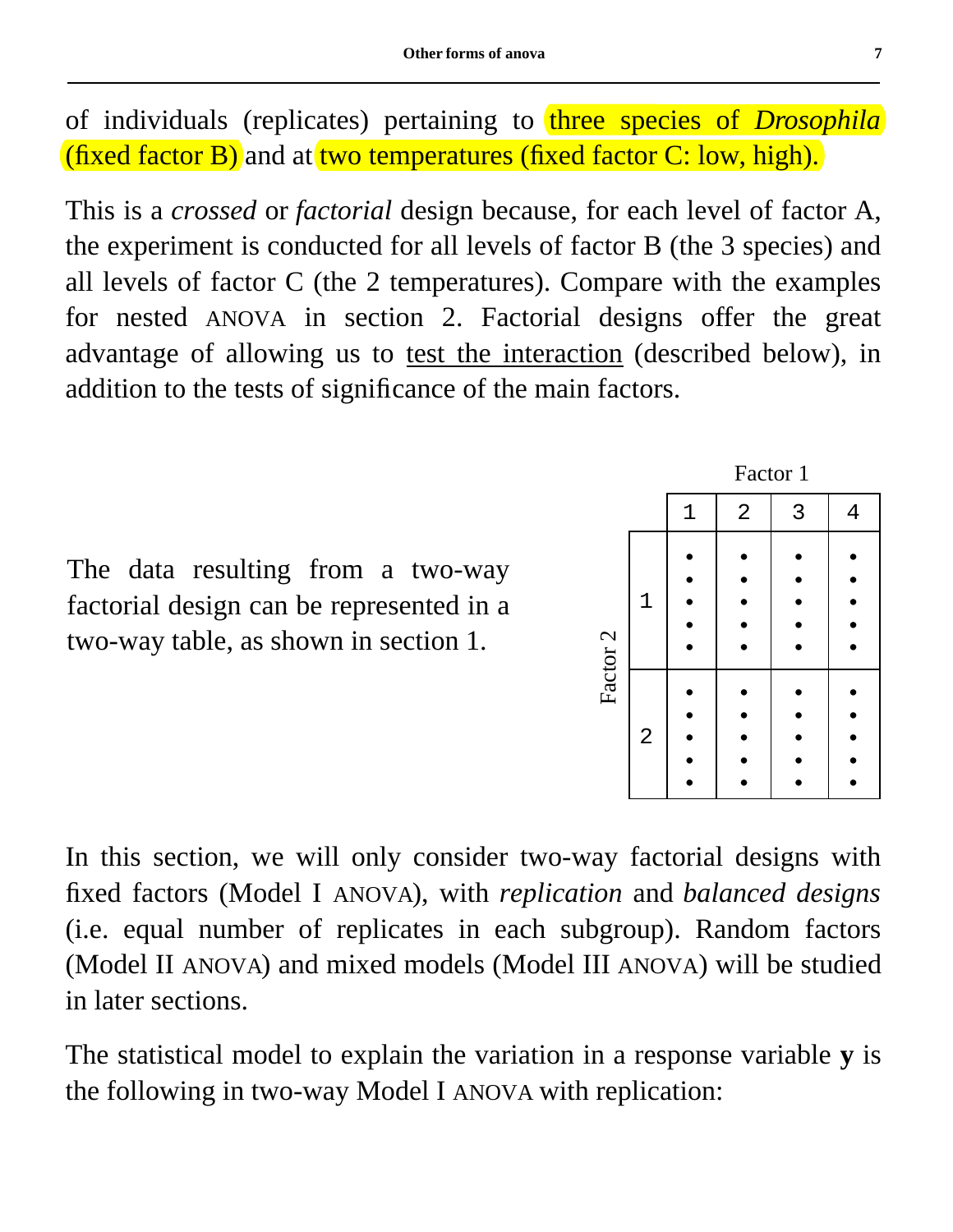$$
y_{ijk} = \mu + \alpha_i + \beta_j + \alpha \beta_{ij} + \varepsilon_{ijk}
$$

where *yijk* is the value of the response variable for the *k-*th replicate in the *i-*th level of factor A and the *j-*th level of factor B, µ is the overall mean,  $\alpha_i$  is the effect of the *i*-th level of A,  $\beta_j$  is the effect of the *j*-th level of B,  $\alpha\beta_{ij}$  is the effect of the interaction between  $\alpha_i$  and  $\beta_j$ , and  $\epsilon_{ijk}$  is the error term. There are  $i = \{1,...,a\}$  levels in factor A,  $j = \{1,...,b\}$  levels in factor B, and, in a *balanced design*,  $k = \{1,...,n\}$  replicate observations in each combination *i*,*j*.

| <b>Sources of variation</b> | Degrees of<br>freedom $(df)$ | <b>Sums of</b><br><b>Squares</b> | <b>Mean squares</b>   | <b>F</b> -statistics                  |
|-----------------------------|------------------------------|----------------------------------|-----------------------|---------------------------------------|
| Fixed factor A              | $a-1$                        | $SS_A$                           | $MS_A =$              | $MS_A / MS_{Res}$                     |
|                             |                              |                                  | $SS_A/(a-1)$          |                                       |
| Fixed factor B              | $b-1$                        | $SS_{R}$                         | $MS_{\rm R} =$        | $MS_R / MS_{Res}$                     |
|                             |                              |                                  | $SS_R/(b-1)$          |                                       |
| Interaction $(A \times B)$  | $(a-1)(b-1)$                 | SS <sub>Int</sub>                | $MS_{Int} =$          | MS <sub>Int</sub> / MS <sub>Res</sub> |
|                             |                              |                                  | $SS_{Int}/(a-1)(b-1)$ |                                       |
| Residuals                   | $ab(n-1)$                    | $SS_{Res}$                       | $MS_{Res} =$          |                                       |
|                             |                              |                                  | $SS_{Res}/ab(n-1)$    |                                       |
| Total variation             | $abn-1$                      | SS <sub>Total</sub>              | $s_v^2$               |                                       |

The following ANOVA table shows the construction of the *F*-statistics:

The degrees of freedom are shown for the balanced case, where there are exactly *n* replicates in each subgroup *i*,*j*. Details for the calculation of the sums-of-squares are shown in textbooks. The table shows that in Model I ANOVA, the denominator of all *F*-statistics is the residual mean square.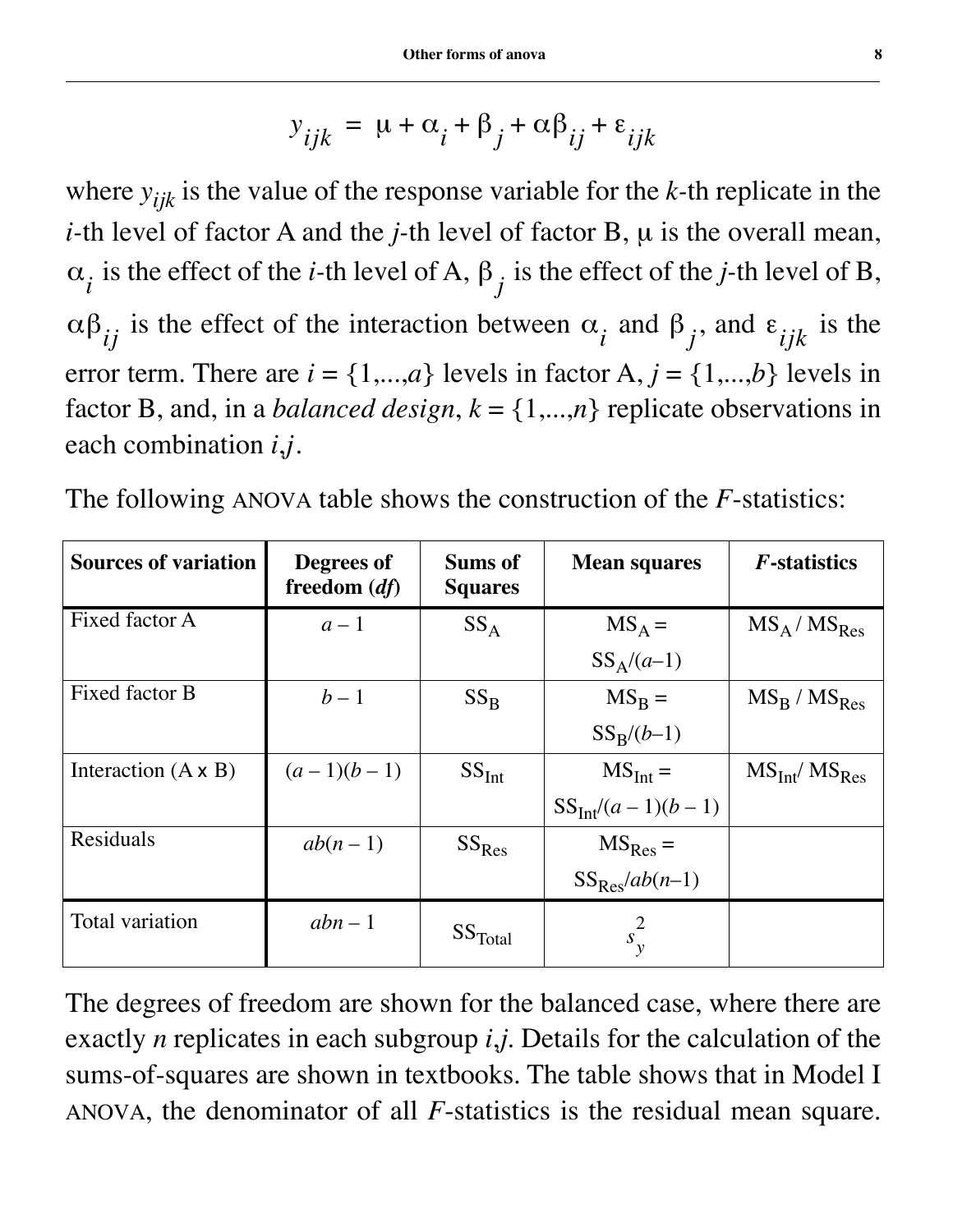For testing, each computed *F*-statistic is compared with  $F_{(\alpha, df1, df2)}$  from the *F*-distribution for significance level  $\alpha$  (e.g. 0.05), with degrees of freedom *df1* from the numerator MS and *df2* from the denominator MS. The *F*-statistic can also be tested by permutation.

Why is it that  $MS_{Res}$  is used as the denominator of all *F*-statistics? It is because the expected mean square (EMS) of each term in the ANOVA

table, under H<sub>0</sub>, is the error variance  $(\sigma_{\epsilon}^2)$  plus the effect to be tested: 2

| <b>Sources of variation</b> | Degrees of<br>freedom $(df)$ | <b>Expected mean squares (EMS)</b>                                                                  |  |
|-----------------------------|------------------------------|-----------------------------------------------------------------------------------------------------|--|
| Fixed factor A              | $a-1$                        | $\sigma_{\varepsilon}^2 + bn \sum \alpha_i^2 / (a-1)$                                               |  |
| Fixed factor B              | $b-1$                        | $\sigma_{\varepsilon}^2 + a n \sum_{i} \beta_i^2 / (b-1)$                                           |  |
| Interaction $(A \times B)$  |                              | $(a-1)(b-1)$ $\sigma_{\varepsilon}^{2} + n \sum_{i} \sum_{j} \alpha \beta_{ij}^{2} / ((a-1) (b-1))$ |  |
| Residuals                   | $ab(n-1)$                    | $\sigma$                                                                                            |  |

Consider the EMS for factor A:  $\text{EMS}_{A} = \sigma_{\varepsilon}^{2} + bn \sum_{i} \alpha_{i}^{2} / (a-1)$ . Under *i*  $+bn\sum$ 

 $H_0$ , the portion  $bn \sum \alpha_i^2 / (a-1)$  of this term is zero and  $EMS_A \approx \sigma_{\epsilon}^2$ . *i*  $\sum \alpha_i^2 / (a-1)$  of this term is zero and  $\text{EMS}_A \approx \sigma_{\varepsilon}$ 2

So, if H<sub>0</sub> is true, the statistic  $F = \frac{A}{MS}$  should be  $\approx 1$  and distributed  $MS_{\overline{A}}$  $\mathrm{MS}_\mathrm{Res}$  $=\frac{A}{MC}$ 

like *F*. Likewise for the *F*-statistics for B and the interaction: the appropriate denominator mean square in each case is  $MS_{Res}$ .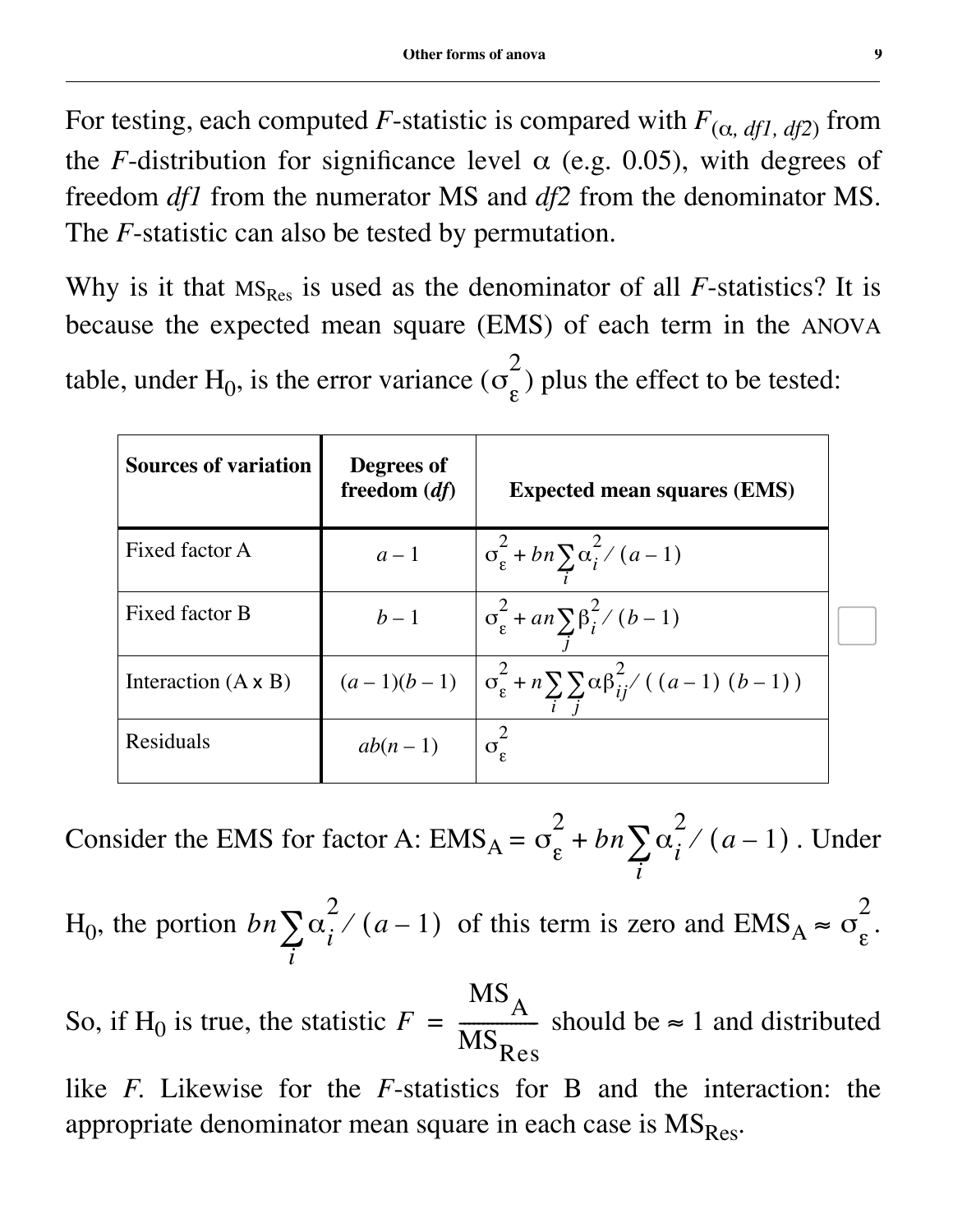#### **Interaction**

The interaction sum-of-squares measures to what extent the effect of a factor depends on the level of the other factor. We are interested to recognize the different situations illustrated by the following examples:



- In (a), the effect of factor A on **y**, which increases the response from A-1 to A-2, is reduced in magnitude in level 2 of factor B.
- In (b), there is no effect of A in the highest level of B while there is an effect of A in the lower level of B.
- In (c), the effect of A is reversed in B-1 compared to B-2.

The situation without interaction would correspond to one of the following diagrams:

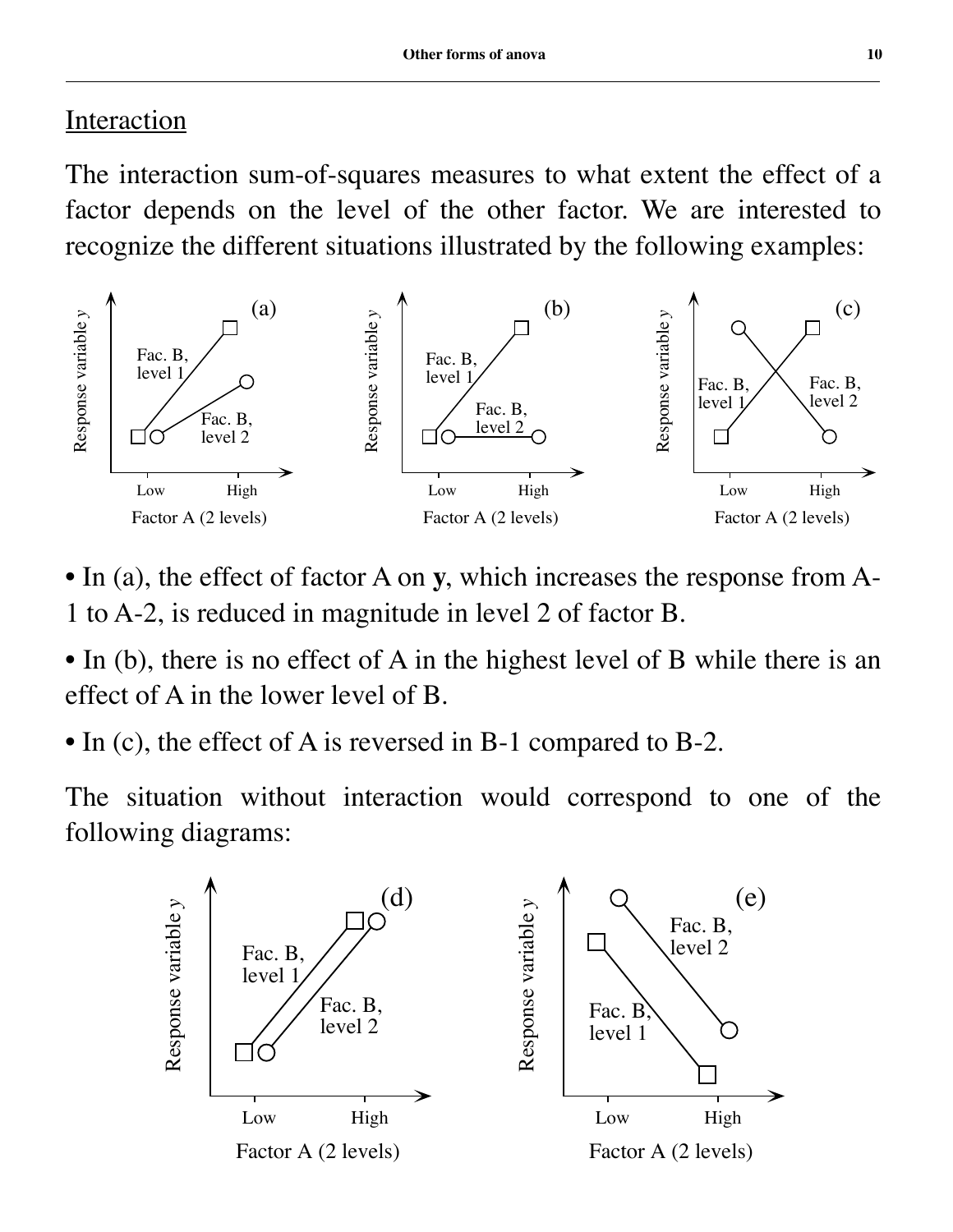where the level of A does not influence the response of **y** to the levels of B, and vice versa.

• In (d), A has a significant effect on the response **y** but B has not and there is no AxB interaction.

• In (e), both factors have significant effects on **y**, without interaction. This means that the difference in effect (on **y**) between the two levels of A remains the same in the different levels of B.

The figures could have been drawn to illustrate the effect of factor B on the response **y** for the different levels of A.

A significant interaction between factors A and B reflects interesting and interpretable ecological properties or processes. From the methodological point of view, a significant interaction means that the effect of each factor has to be analyzed separately in each level of the other factor, since there is no effect of a factor that is common to all levels of the other factor. In other words, a significant interaction renders the tests for the main effects meaningless.

# **4 - Two-way factorial ANOVA** without replication

Sometimes, we have to analyze data from experiments in which there was no replication. A common example in ecology is the analysis of surveys through space repeated at two or several times: there usually are no replicates for specific points in space and time.

The main drawback in that situation is that it is not possible to estimate a mean square for the interaction separately from the residual mean square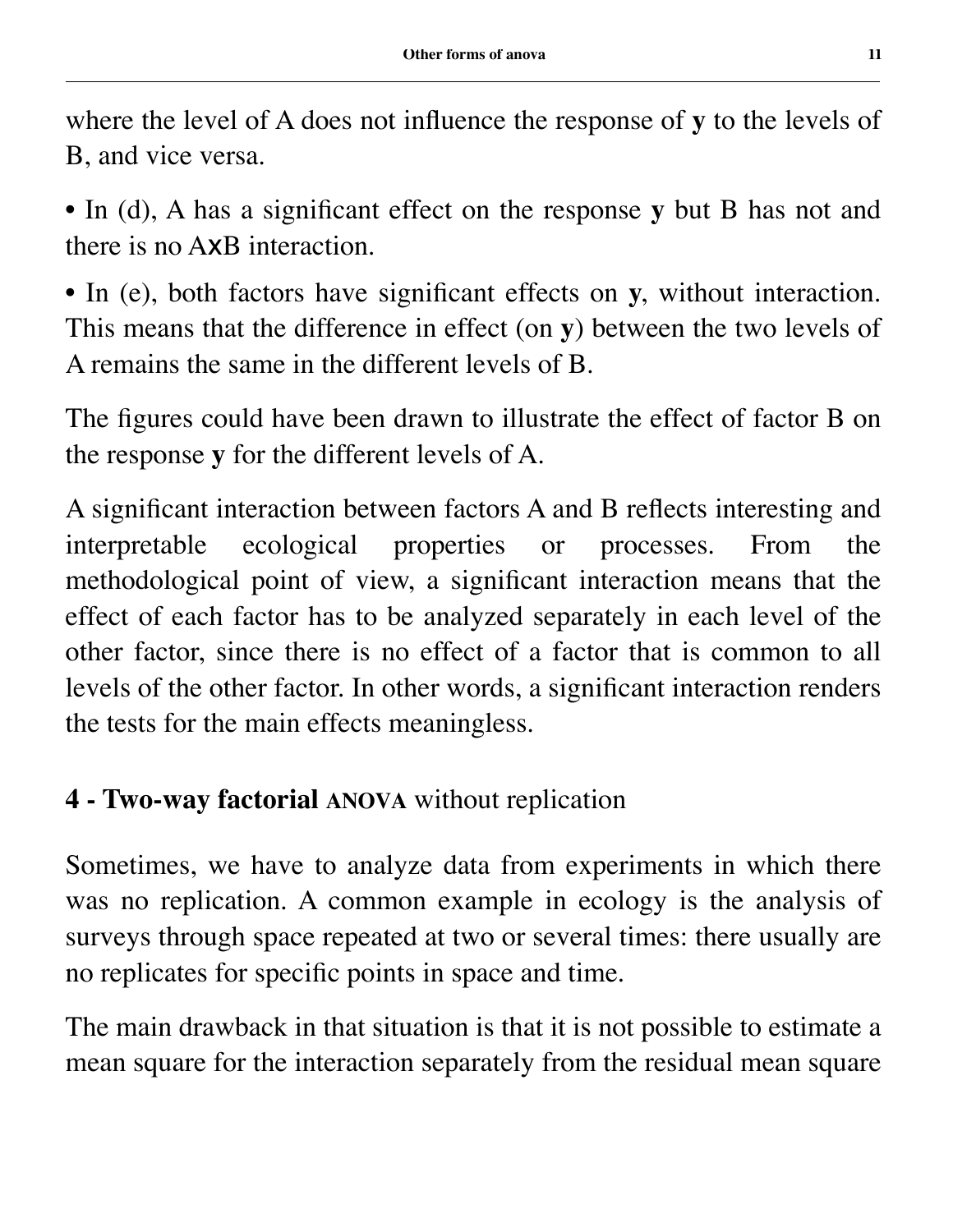because there is a single observation in each group. This can be easily seen from the ANOVA table when the number of replicates  $n = 1$ :

| <b>Sources of variation</b> | Degrees of<br>freedom $(df)$ | <b>Sums of</b><br><b>Squares</b> | <b>Mean squares</b>   | <i>F</i> -statistics |
|-----------------------------|------------------------------|----------------------------------|-----------------------|----------------------|
| Fixed factor A              | $a-1$                        | $SS_A$                           | $MS_A =$              | $MS_A / ?$           |
|                             |                              |                                  | $SS_A/(a-1)$          |                      |
| Fixed factor B              | $b-1$                        | $SS_{R}$                         | $MS_B =$              | $MS_R / ?$           |
|                             |                              |                                  | $SS_R/(b-1)$          |                      |
| Interaction $(A \times B)$  | $(a-1)(b-1)$                 | SS <sub>Int</sub>                | $MSInt =$             | $MS_{Int}/?$         |
|                             |                              |                                  | $SS_{Int}/(a-1)(b-1)$ |                      |
| Residuals                   | $ab(1-1)=0$                  | $SS_{Res}$                       | $MS_{Res} =$          |                      |
|                             |                              |                                  | $SS_{Res}/0$          |                      |
| Total variation             | $ab-1$                       | SS <sub>Total</sub>              | $s_v^2$               |                      |

If we estimate the interaction mean square, there is no degree of freedom left to compute the residual mean square, which forms the denominator of the interaction *F*-statistic.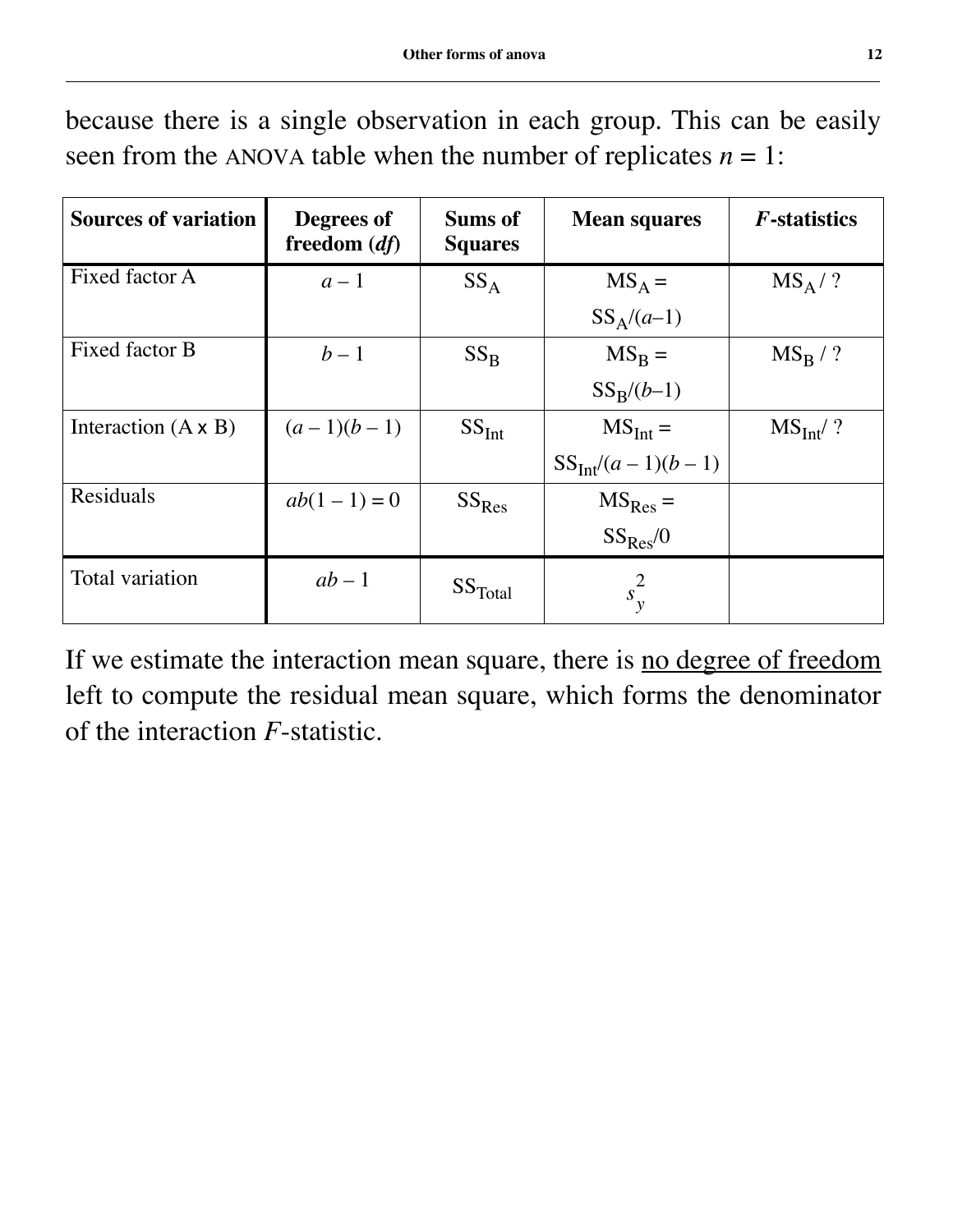In order to be able to test the main factors (fixed or random), we must assume that there is no interaction, and use the interaction mean square as an estimate of the residual mean square:

| <b>Sources of variation</b> | Degrees of<br>freedom $(df)$ | <b>Sums of</b><br><b>Squares</b> | <b>Mean squares</b>   | <i>F</i> -statistics |
|-----------------------------|------------------------------|----------------------------------|-----------------------|----------------------|
| Fixed factor A              | $a-1$                        | $SS_A$                           | $MS_A =$              | $MS_A / MS_{Res}$    |
|                             |                              |                                  | $SS_A/(a-1)$          |                      |
| Fixed factor B              | $b-1$                        | $SS_{\rm R}$                     | $MS_{\rm B} =$        | $MS_B / MS_{Res}$    |
|                             |                              |                                  | $SS_R/(b-1)$          |                      |
| <b>Residuals</b>            | $(a-1)(b-1)$                 | $SS_{Res}$                       | $MS_{Res} =$          |                      |
|                             |                              |                                  | $SS_{Res}/(a-1)(b-1)$ |                      |
| Total variation             | $ab-1$                       | SS <sub>Total</sub>              | $s_{\nu}^2$           |                      |

The two-way ANOVA model without replication is:

$$
y_{ijk} = \mu + \alpha_i + \beta_j + \varepsilon_{ijk}
$$

If an interaction really exists in the data, the residual mean square will be overestimating the population variance. As a consequence,  $F_A = MS_A / MS_{Res}$  and  $F_B = MS_B / MS_{Res}$  will be smaller than they should and the tests for significant effects of the factors A and B will lose power, meaning that they may not detect effects of A and/or B that are really present in the data. Numerical example: see *Practicals*.

A solution to the problem of testing the interaction in space-time ecological surveys is described by Legendre et al. (2010).\* That method only applies to spatially or temporally-structured response variables.

<sup>\*</sup> Legendre, P., M. De Cáceres, and D. Borcard. 2010. Community surveys through space and time: testing the space-time interaction in the absence of replication. *Ecology* 91: 262-272.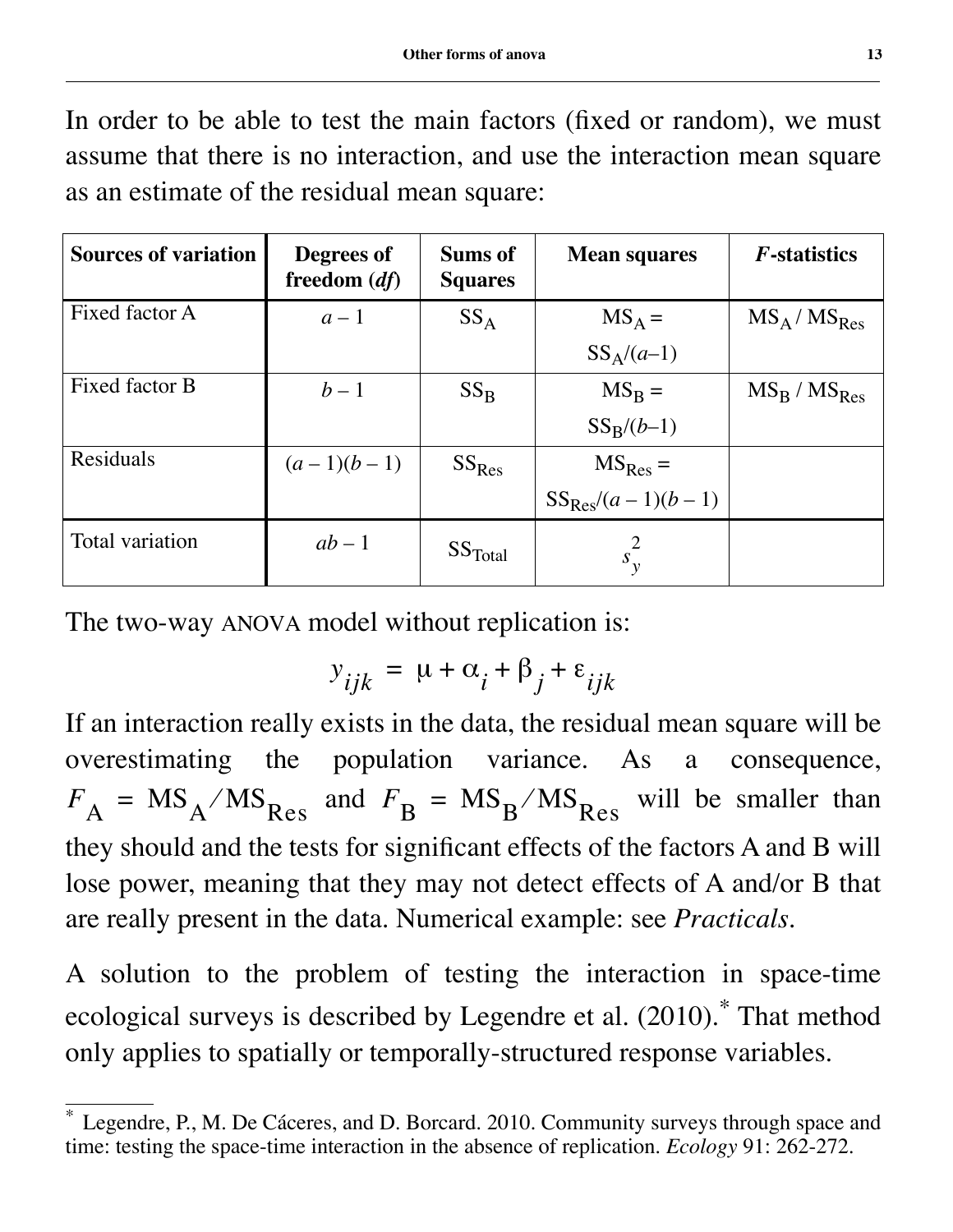Special case — In experimental designs, the *randomized complete block design* is used to study the effect of a treatment in experimental units that are dispersed throughout a landscape which is, for example, varying in soil conditions. The design consists in finding portions of the study area that are fairly homogeneous in soil conditions, and attributing at random *all levels* of the treatment to experimental units located *within each block*. For example, we could run an experiment about the effect of 3 types of fertilizer (fixed factor of interest) and conduct it in 4 fairly homogeneous fields (blocks: random factor): each fertilizer would be applied to an experimental unit chosen at random within each of the blocks. In this example, we would end up with 12 experimental units. The results of this type of experiment are analyzed using two-way ANOVA without replication.

# **5 - Two-way ANOVA** with replication: Model II

Model II ANOVA is used for the analysis of two-way factorial experiments with replication in which the two factors are random. This type of analysis differs in some details from Model I ANOVA where the two factors were fixed.

Motivation example  $-$  A field (mensurative) experiment examines the spatial and temporal variability in abundance of a bird species along the course of a river.

- Factor A: 5 randomly chosen localities along the river.
- Factor B: 6 randomly chosen days during the summer.

• Replication: 5 listening stations located along the shore, 100 m from the previous station.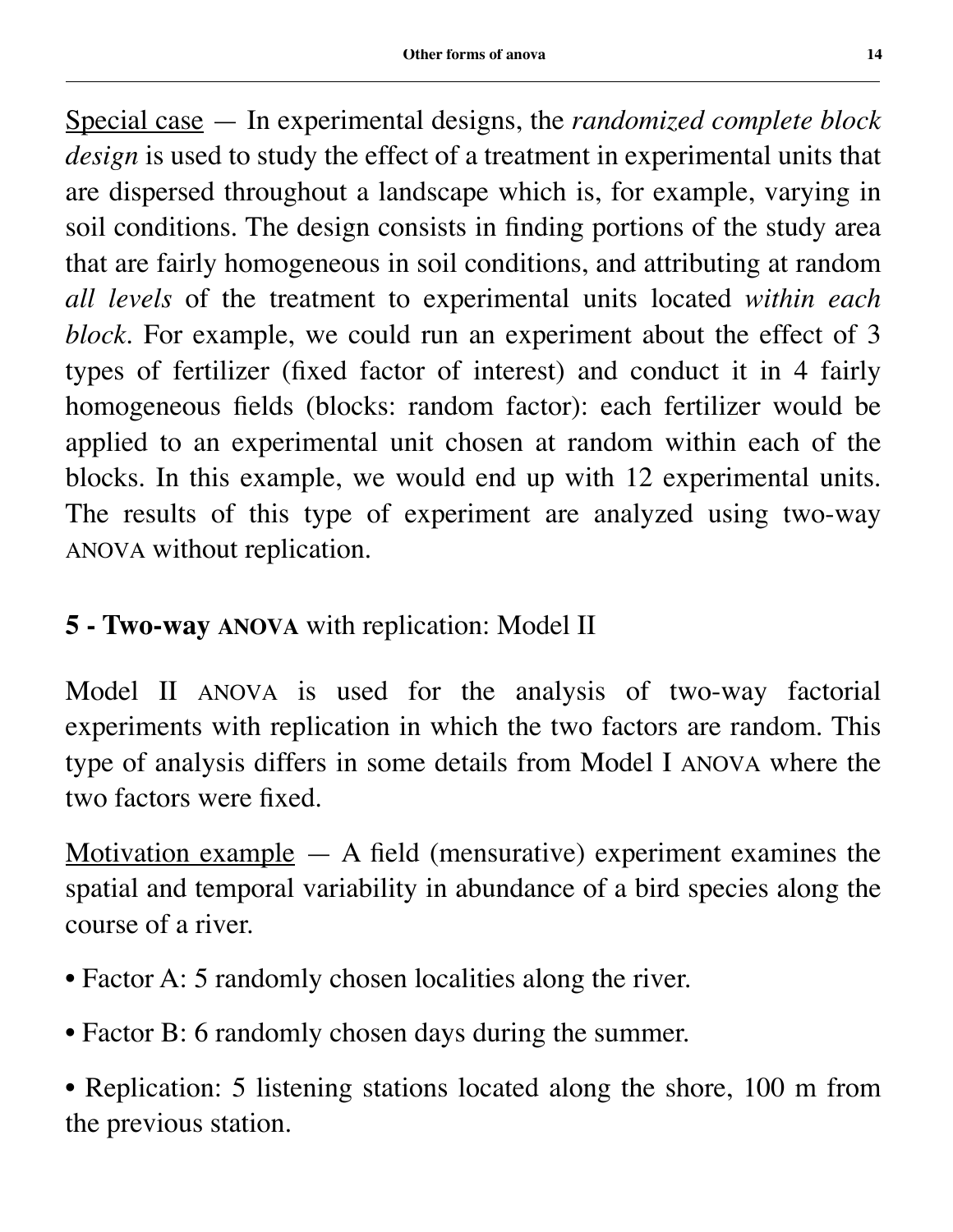The statistical model to explain the variation in a response variable **y** is the same as in two-way Model I ANOVA with replication:

$$
y_{ijk} = \mu + \alpha_i + \beta_j + \alpha \beta_{ij} + \varepsilon_{ijk}
$$

The sums-of-squares and mean squares are computed in the same way as in the fixed-effect Model I ANOVA, but here we have different expected mean squares (EMS):

| <b>Sources of variation</b> | Degrees of<br>freedom $(df)$                                    | <b>Expected mean squares (EMS)</b>                                        |
|-----------------------------|-----------------------------------------------------------------|---------------------------------------------------------------------------|
| Random factor A             | $a-1$                                                           | $\sigma_{\varepsilon}^2 + n\sigma_{\alpha\beta}^2 + b n\sigma_{\alpha}^2$ |
| Random factor B             | $b-1$                                                           | $\sigma_{\varepsilon}^2 + n\sigma_{\alpha\beta}^2 + a n\sigma_{\beta}^2$  |
| Interaction $(A \times B)$  | $(a-1)(b-1)$ $\sigma_{\varepsilon}^2 + n\sigma_{\alpha\beta}^2$ |                                                                           |
| Residuals                   | $ab(n-1)$                                                       | $\sigma_{\rm g}^2$                                                        |

So, the denominator mean square will change depending on the term to be tested. The *F*-statistics are computed as follows:

| <b>Sources of variation</b> | Degrees of<br>freedom $(df)$ | Sums of<br><b>Squares</b> | <b>Mean squares</b>   | <i>F</i> -statistics |
|-----------------------------|------------------------------|---------------------------|-----------------------|----------------------|
| Random factor A             | $a-1$                        | $SS_A$                    | $MS_A =$              | $MS_A / MS_{Int}$    |
|                             |                              |                           | $SS_A/(a-1)$          |                      |
| Random factor B             | $b-1$                        | $SS_{R}$                  | $MS_{\rm B} =$        | $MS_B / MS_{Int}$    |
|                             |                              |                           | $SS_R/(b-1)$          |                      |
| Interaction $(A \times B)$  | $(a-1)(b-1)$                 | SS <sub>Int</sub>         | $MS_{Int} =$          | $MS_{Int}/MS_{Res}$  |
|                             |                              |                           | $SS_{Int}/(a-1)(b-1)$ |                      |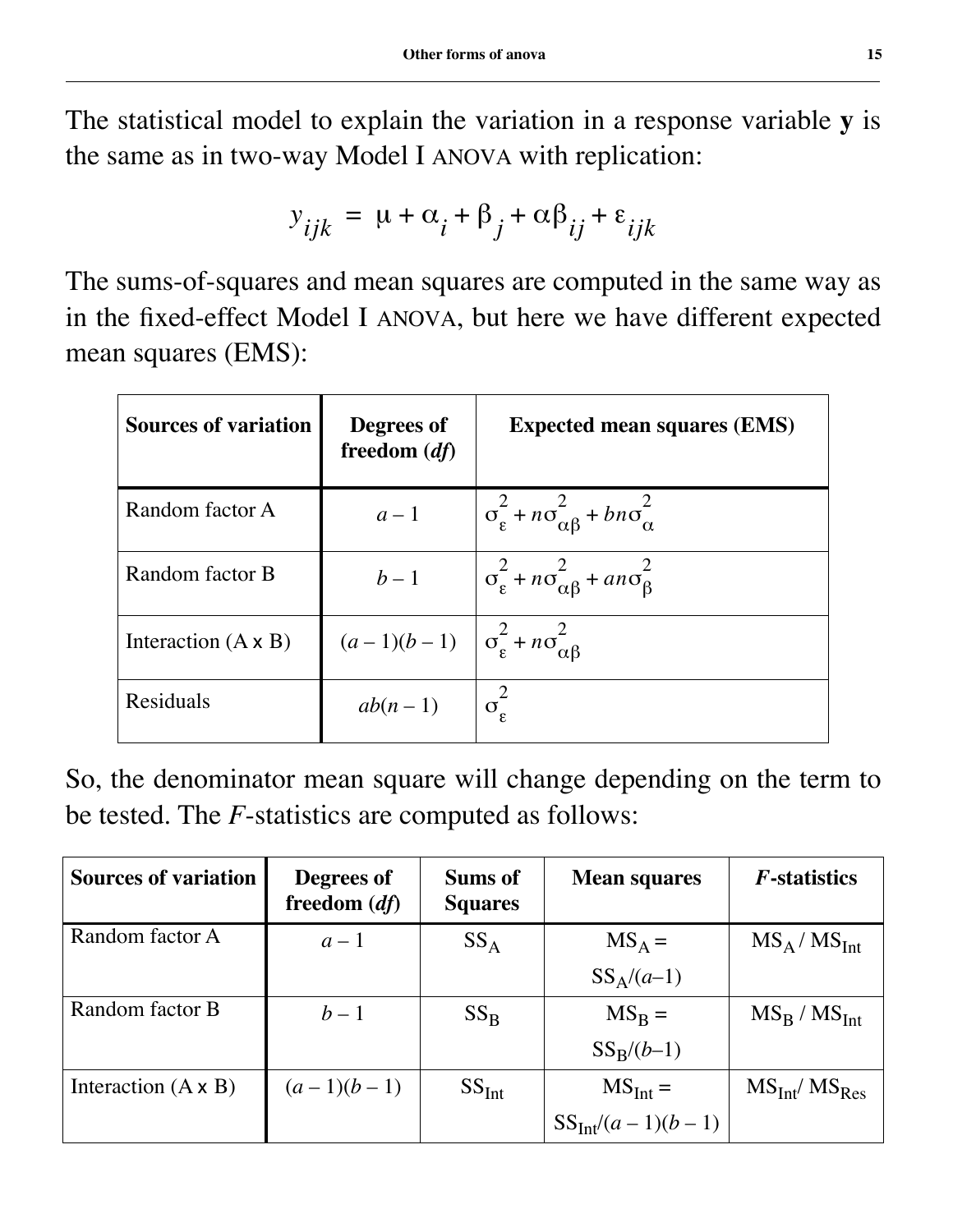| <b>Sources of variation</b> | <b>Degrees of</b><br>freedom $(df)$ | <b>Sums of</b><br><b>Squares</b> | <b>Mean squares</b> | <i>F</i> -statistics |
|-----------------------------|-------------------------------------|----------------------------------|---------------------|----------------------|
| Residuals                   | $ab(n-1)$                           | $SS_{Res}$                       | $MS_{Res} =$        |                      |
|                             |                                     |                                  | $SS_{Res}/ab(n-1)$  |                      |
| Total variation             | $abn-1$                             | SS <sub>Total</sub>              |                     |                      |

**6 - Two-way ANOVA** with replication: Mixed model (Model III)

Model III ANOVA is used for the analysis of two-way factorial experiments with replication in which one of the factors is fixed and the other is random. This type of analysis differs in some details from Models I and II.

Motivation example  $-$  A field experiment examines the effects of fertilizers on the growth of individuals of a plant species of interest, at different sites.

- Factor A: 3 fertilizers (fixed factor).
- Factor B: 5 randomly chosen sites in the area where the species occurs (random factor).
- Replication: 50 individual plants.

The statistical model to explain the variation in a response variable **y** is still the same as in two-way Model I ANOVA with replication:

$$
y_{ijk} = \mu + \alpha_i + \beta_j + \alpha \beta_{ij} + \varepsilon_{ijk}
$$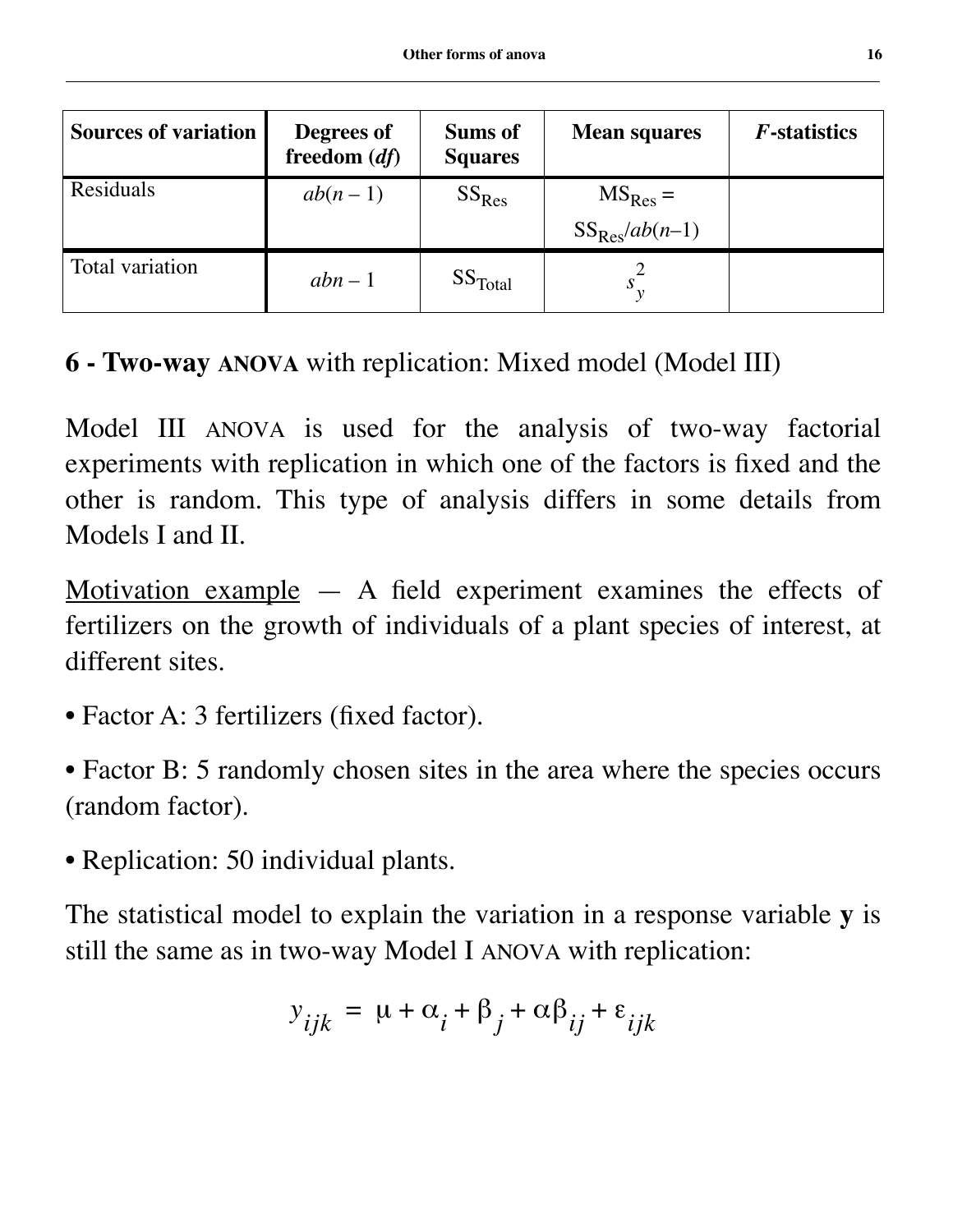The sums-of-squares and mean squares are computed in the same way as in the fixed-effect Model I ANOVA, but here we have different expected mean squares (EMS):

| <b>Sources of variation</b> | Degrees of<br>freedom $(df)$                                    | <b>Expected mean squares (EMS)</b>                                                |
|-----------------------------|-----------------------------------------------------------------|-----------------------------------------------------------------------------------|
| Fixed factor A              | $a-1$                                                           | $\sigma_{\varepsilon}^2 + n\sigma_{\alpha\beta}^2 + bn \sum_i \alpha_i^2 / (a-1)$ |
| Random factor B             | $b-1$                                                           | $\sigma_{\epsilon}^2$ + an $\sigma_{\beta}^2$                                     |
| Interaction $(A \times B)$  | $(a-1)(b-1)$ $\sigma_{\varepsilon}^2 + n\sigma_{\alpha\beta}^2$ |                                                                                   |
| Residuals                   | $ab(n-1)$                                                       |                                                                                   |

So, the denominator mean square will change depending on the term to be tested. The *F*-statistics are computed as follows:

| <b>Sources of variation</b> | Degrees of<br>freedom $(df)$ | <b>Sums of</b><br><b>Squares</b> | <b>Mean squares</b>   | <i>F</i> -statistics |
|-----------------------------|------------------------------|----------------------------------|-----------------------|----------------------|
| Fixed factor A              | $a-1$                        | $SS_A$                           | $MS_A =$              | $MS_A / MS_{Int}$    |
|                             |                              |                                  | $SS_A/(a-1)$          |                      |
| Random factor B             | $b-1$                        | $SS_{R}$                         | $MS_B =$              | $MS_R / MS_{Res}$    |
|                             |                              |                                  | $SS_R/(b-1)$          |                      |
| Interaction $(A \times B)$  | $(a-1)(b-1)$                 | SS <sub>Int</sub>                | $MSInt =$             | $MS_{Int}/MS_{Res}$  |
|                             |                              |                                  | $SS_{Int}/(a-1)(b-1)$ |                      |
| Residuals                   | $ab(n-1)$                    | $SS_{Res}$                       | $MS_{Res} =$          |                      |
|                             |                              |                                  | $SS_{Res}/ab(n-1)$    |                      |
| Total variation             | $abn-1$                      | SS <sub>Total</sub>              | $s_v^2$               |                      |